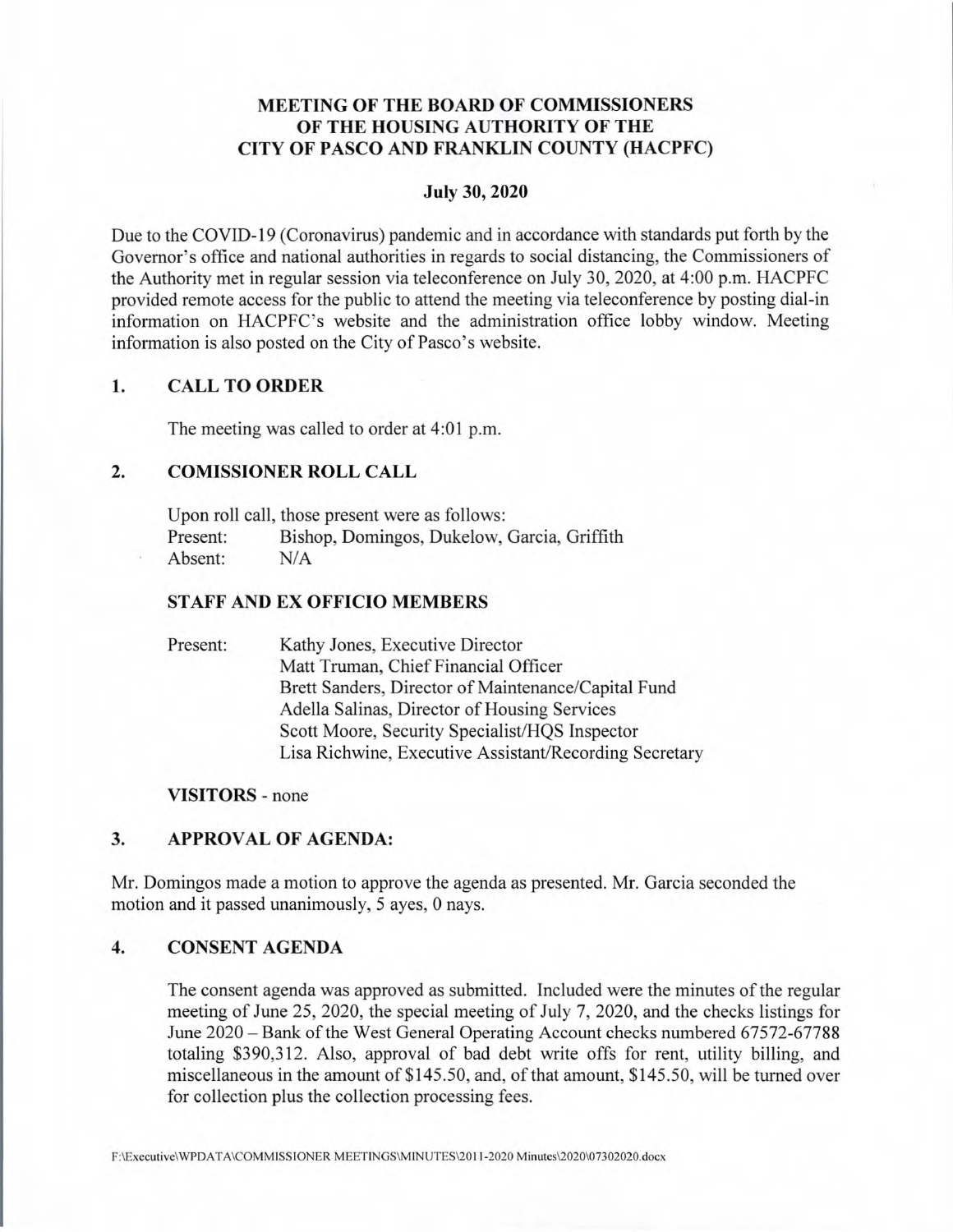### **5. STAFF REPORTS**

- (a) Executive (Ms. Jones)
	- Several changes have been made to the administration office due to COVID-19 concerns:
		- o Intercom has been installed at the lobby doors.
		- o The lobby counter has been made larger to accommodate social distancing.
		- o Additional cameras have been added to the building's exterior to provide greater coverage of parking lots and building entrances.
		- o Cubicles were added to the Finance office.
	- The eviction/rent increase moratoriums were extended to October 15, 2020. Letters were sent to landlords.
	- Participate in weekly AWHA (Association of Washington Housing Authorities) COVID-19 conference calls.
	- Developing a Section 8 briefing video with Ms. Salinas and Program Administrator Maggie Gonzales.
	- Capital Fund Program PlC certification completed.
	- Attended a virtual Continuum of Care meeting on July 29.
- (b) Finance (Mr. Truman)

As June 30 is the end of HACPFC's fiscal year, this is the busiest time for Finance. The reports in your board packet are preliminary end-of-year numbers and a more concise report will be provided for our next meeting.

- (c) Maintenance and Capital Fund (Mr. Sanders)
	- Work continues on the Agate Street plumbing project. Two units have been completed and work has commenced on the next two.
	- Zion Restoration is working on the Highland Park unit that was gutted by fire earlier this year.
	- Repairs for the Sprucewood Square unit that was gutted by fire earlier this year are estimated to be \$75,000-\$ 100,000.
	- New appliances have been installed in the 800 block of N.  $1<sup>st</sup>$  Avenue and Octave Street.
	- RFQ has gone out for new office computers. Quotes are due by August 5.
	- Staff has repaired tripping hazards noted during a Housing Trust Fund audit of our Affordable Apartments (Local Units). Old concrete has been removed and new concrete poured.
- (d) Housing Programs (Ms. Salinas)
	- Program Staff has been working hard to lease up vacant units and meet Section 8 goals while being diligent with COVID-19 protocols.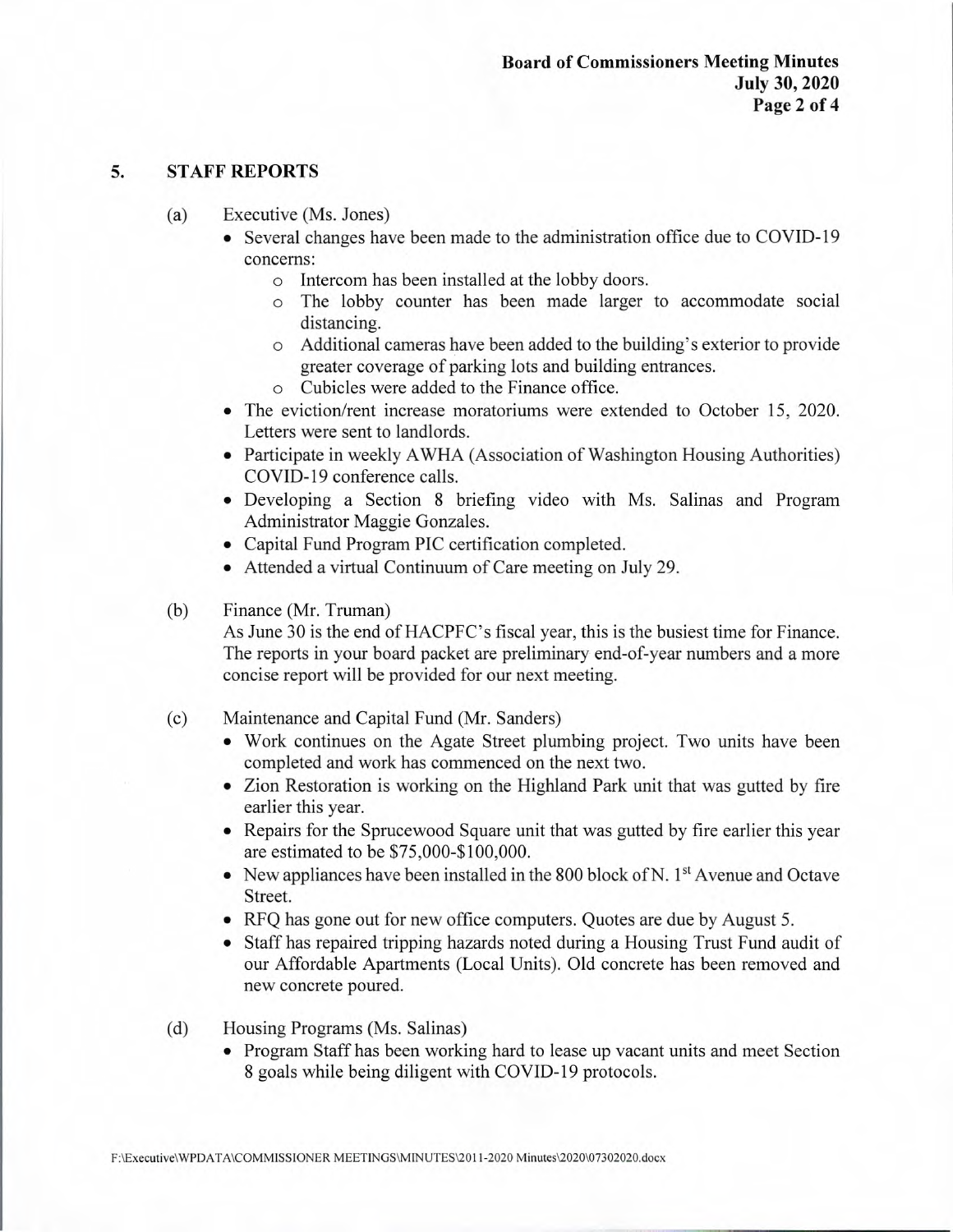- (e) Security (Mr. Moore)
	- Due to COVID-19 restrictions, unoccupied units are inspected but tenants already in place - or their landlord - can self-certify that there are no lifethreatening items that need repair in their unit(s).
	- Windows were broken out at the Sprucewood Recreation Center. Mr. Sanders located video footage of the vandalism taking place and attempts are being made to identify the perpetrators.
	- Received word that a tenant planned to have a graduation party with multiple guests. A visit was paid to the family to let them know that parties with large groups in attendance were not allowed under the Governor's COVID-19 protocols but a drive-by party was acceptable. The party (with a band) was held anyway. Tenants were issued a letter indicating the violation. Due to moratoriums issued by the Governor, adverse action cannot be taken.
	- Will soon prepare the 2020 Family Self-Sufficiency (FSS) grant application due for submittal to HUD (U.S. Department of Housing and Urban Development) by the end of August.
- (f) Administration (Ms. Richwine)
	- New office chairs will be soon be ordered for staff. After much research an ergonomic "test" chair has been ordered for staff to try.
	- Elwood Staffing has provided a person to assist with an extensive file purging project for the Administrative and Maintenance Departments. Agency files and other documentation are retained for a set period of time determined by the Secretary of State and the Washington State Archives and are then eligible for purging. A log is retained of what has been purged and when.
	- The search has begun for a fourth Program Administrator in order to bring the Housing Services department up to full staff. A posting has been placed on the Indeed website.

# **6. OLD BUSINESS** - N/A

# **7. NEW BUSINESS**

(a) Resolution #20/21-982 Authorizing Executive Director to Dispose of Surplus Property

Mr. Domingos made a motion to adopt the resolution. Ms. Dukelow seconded the motion and it passed unanimously *5* ayes, 0 nays.

- (b) Resolution #20/21-983 Regarding COVID-19 Statutory and Regulatory Waivers PIH 2020-13 Issued July 2, 2020 Mr. Domingos moved to adopt the resolution as prepared by staff. Mr. Garcia seconded. The motion passed unanimously, *5* ayes, 0 nays.
- (c) Motions arising from board discussion of previous motions or discussion  $-N/A$ <br>(d) Urgent matters not included in the agenda due to lack of time  $-N/A$
- Urgent matters not included in the agenda due to lack of time  $-N/A$